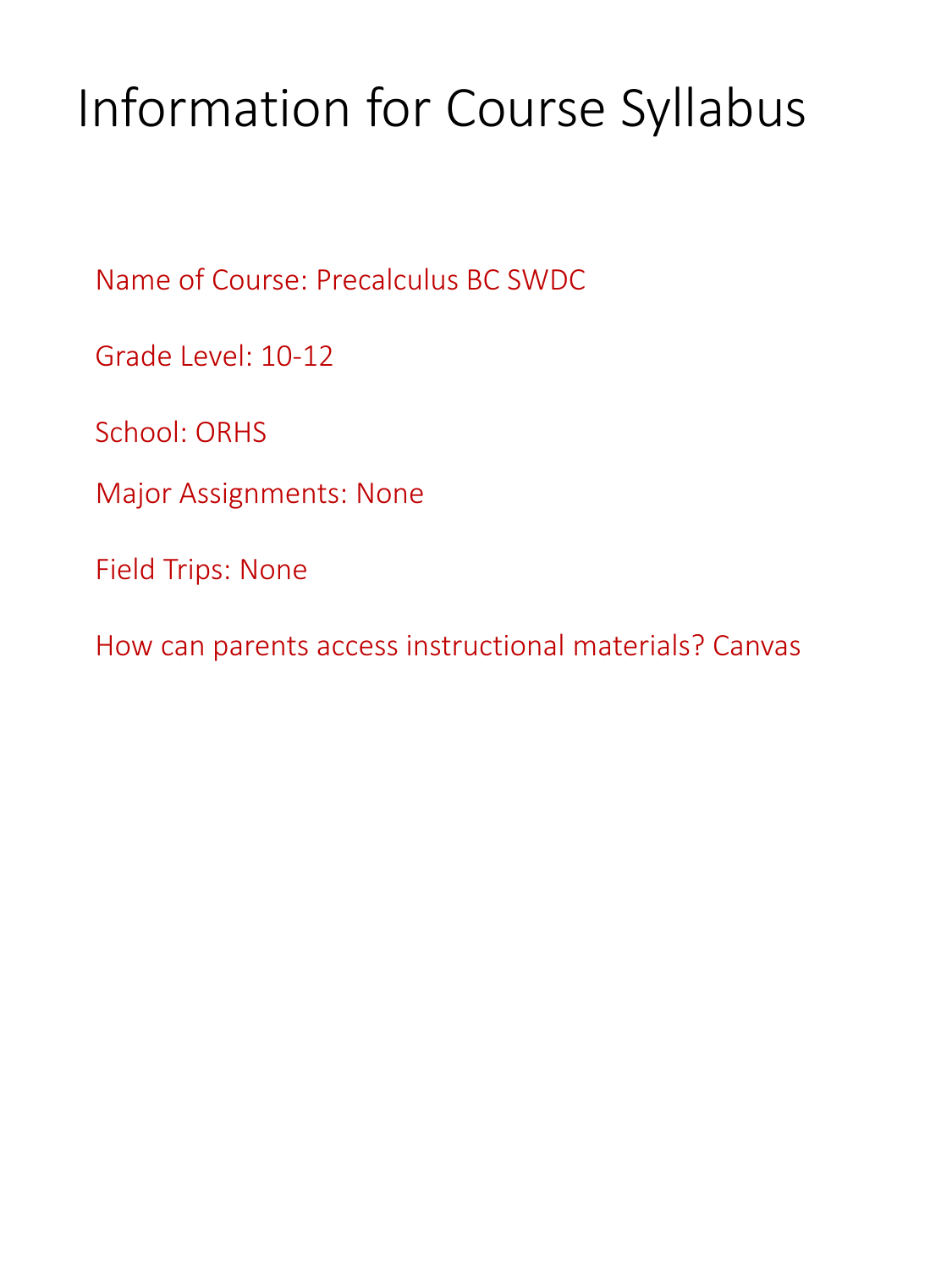# **Term 1**

| ⊻<br><b>Neel</b> | hical              | <b>P.F.BF.A.1</b> Understand how the algebraic properties of an equation transform the<br>geometric properties of its graph. For example, given a function, describe the<br>transformation of the graph resulting from the manipulation of the algebraic<br>properties of the equation (i.e., translations, stretches, reflections, and changes in<br>periodicity and amplitude). |
|------------------|--------------------|-----------------------------------------------------------------------------------------------------------------------------------------------------------------------------------------------------------------------------------------------------------------------------------------------------------------------------------------------------------------------------------|
|                  | $\Omega$<br>ā<br>G | P.F.IF.A.5 Identify characteristics of graphs based on a set of conditions or on a<br>general equation such as $y = ax2 + c$ .                                                                                                                                                                                                                                                    |

| $\mathbf{\mathsf{N}}$<br>Week | Functions | P.F.BF.A.2 Develop an understanding of functions as elements that can be operated<br>upon to get new functions: addition, subtraction, multiplication, division, and<br>composition of functions.<br><b>P.F.BF.A.3</b> Compose functions. For example, if $T(y)$ is the temperature in the<br>atmosphere as a function of height, and h(t) is the height of a weather balloon as a<br>function of time, then T(h(t)) is the temperature at the location of the weather<br>balloon as a function of time. |
|-------------------------------|-----------|----------------------------------------------------------------------------------------------------------------------------------------------------------------------------------------------------------------------------------------------------------------------------------------------------------------------------------------------------------------------------------------------------------------------------------------------------------------------------------------------------------|
|                               |           | <b>P.F.BF.A.4</b> Construct the difference quotient for a given function and simplify the<br>resulting expression.                                                                                                                                                                                                                                                                                                                                                                                       |
|                               |           | P.F.IF.A.1 Determine whether a function is even, odd, or neither.                                                                                                                                                                                                                                                                                                                                                                                                                                        |
|                               |           | P.F.IF.A.2 Analyze qualities of exponential, polynomial, logarithmic, trigonometric,<br>and rational functions and solve real-world problems that can be modeled with<br>these functions (by hand and with appropriate technology).                                                                                                                                                                                                                                                                      |
|                               |           | P.F.IF.A.6 Visually locate critical points on the graphs of functions and determine if<br>each critical point is a minimum, a maximum, or point of inflection. Describe                                                                                                                                                                                                                                                                                                                                  |
|                               |           | intervals where the function is increasing or decreasing and where different types<br>of concavity occur.                                                                                                                                                                                                                                                                                                                                                                                                |

| m<br>Week |               |  | P.A.REI.A.3 Solve nonlinear inequalities (quadratic, trigonometric, conic,<br>exponential, logarithmic, and rational) by graphing (solutions in interval<br>notation if one-variable), by hand and with appropriate technology.                                                                                                                                            |
|-----------|---------------|--|----------------------------------------------------------------------------------------------------------------------------------------------------------------------------------------------------------------------------------------------------------------------------------------------------------------------------------------------------------------------------|
|           |               |  | P.A.REI.A.4 Solve systems of nonlinear inequalities by graphing                                                                                                                                                                                                                                                                                                            |
|           | iecewise<br>௳ |  | P.F.BF.A.1 Understand how the algebraic properties of an equation transform the<br>geometric properties of its graph. For example, given a function, describe the<br>transformation of the graph resulting from the manipulation of the algebraic<br>properties of the equation (i.e., translations, stretches, reflections, and changes in<br>periodicity and amplitude). |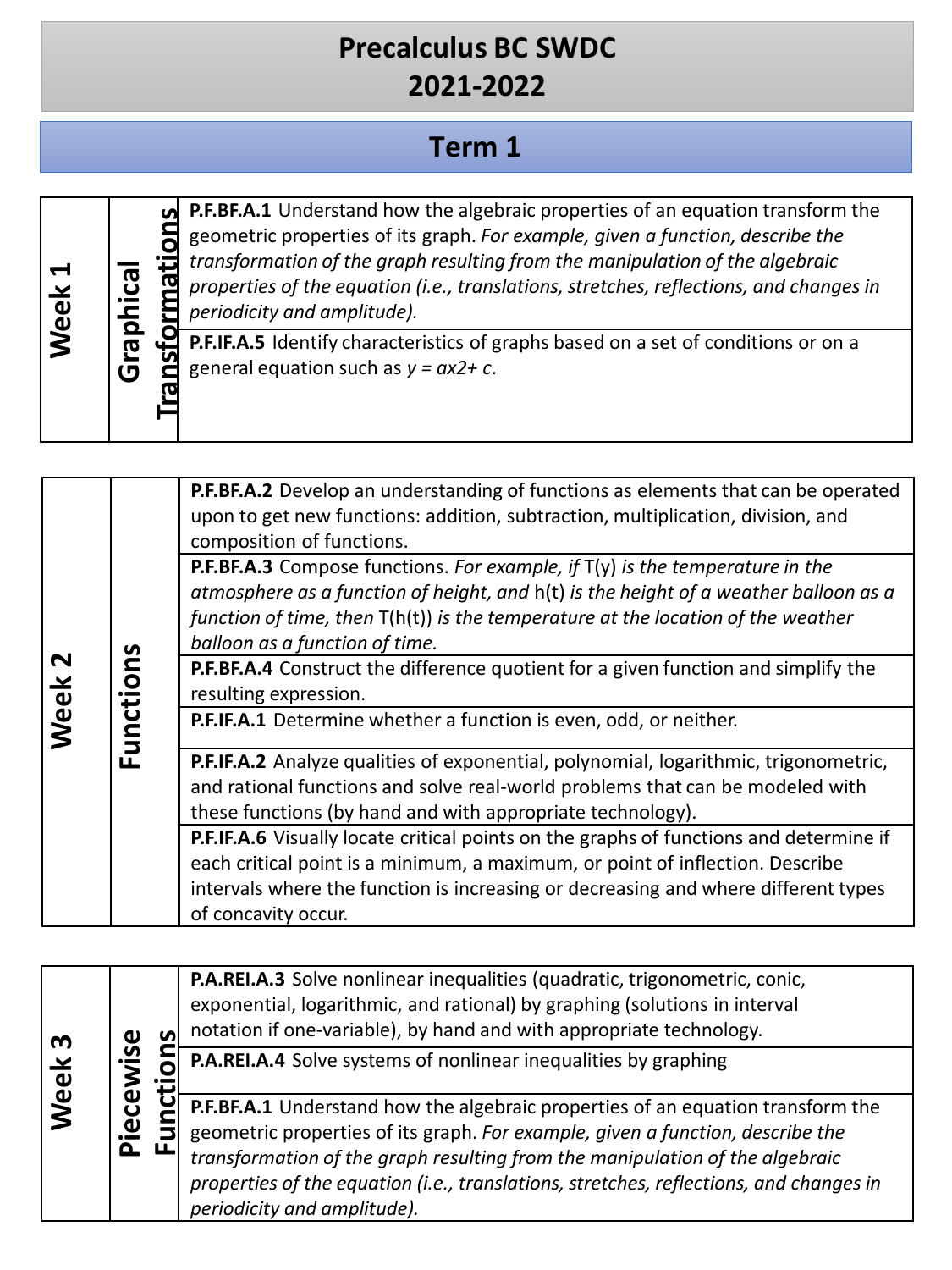#### **Term 1**

**We e ks 4 & 5 Pol yno mial & R a tional Func tion s P.N.CN.B.6** Extend polynomial identities to the complex numbers. *For example, rewrite x2 + 4 as (x + 2i)(x – 2i).* **P.N.CN.B.7** Know the Fundamental Theorem of Algebra; show that it is true for quadratic polynomials. **P.N.NE.A.4** Simplify complex radical and rational expressions; discuss and display understanding that rational numbers are dense in the real numbers and the integers are not. **P.N.NE.A.5** Understand that rational expressions form a system analogous to the rational numbers, closed under addition, subtraction, multiplication, and division by a nonzero rational expression; add, subtract, multiply, and divide rational expressions. **P.A.REI.A.3** Solve nonlinear inequalities (quadratic, trigonometric, conic, exponential, logarithmic, and rational) by graphing (solutions in interval notation if one-variable), by hand and with appropriate technology. **P.A.REI.A.4** Solve systems of nonlinear inequalities by graphing. **P.F.IF.A.1** Determine whether a function is even, odd, or neither. **P.F.IF.A.2** Analyze qualities of exponential, polynomial, logarithmic, trigonometric, and rational functions and solve real-world problems that can be modeled with these functions (by hand and with appropriate technology). **P.F.IF.A.4** Identify the real zeros of a function and explain the relationship between the real zeros and the x-intercepts of the graph of a function (exponential, polynomial, logarithmic, trigonometric, and rational). **P.F.IF.A.7** Graph rational functions, identifying zeros, asymptotes (including slant), and holes (when suitable factorizations are available) and showing end-behavior.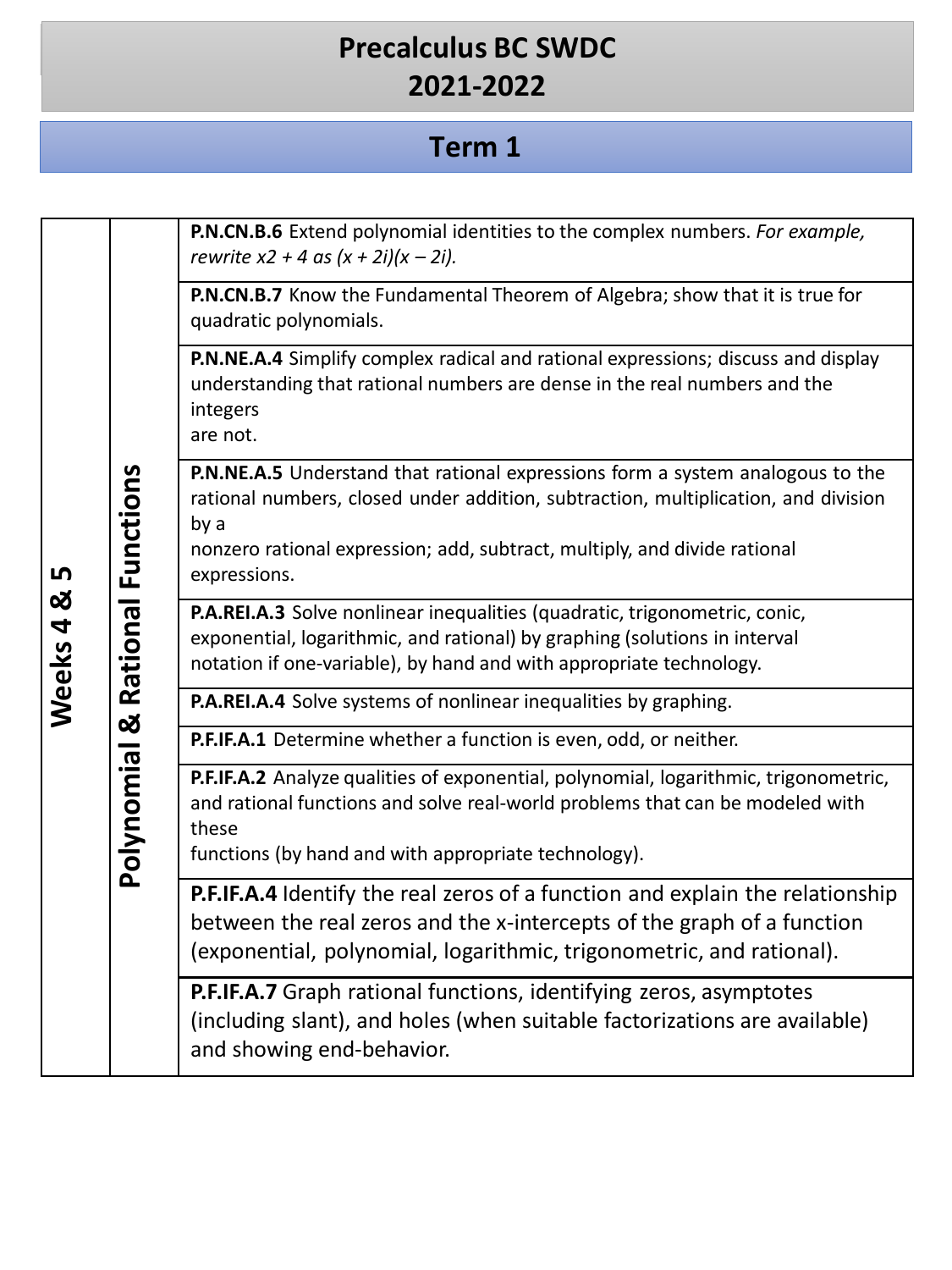#### **Term 1**

**Expon e n tial & L o garit h mic Func tion s P.N.NE.A.1** Use the laws of exponents and logarithms to expand or collect terms in expressions; simplify expressions or modify them in order to analyze them or compare them. **P.N.NE.A.2** Understand the inverse relationship between exponents and logarithms and use this relationship to solve problems involving logarithms and exponents. **P.N.NE.A.3** Classify real numbers and order real numbers that include transcendental expressions, including roots and fractions of *π* and *e*. **P.F.BF.A.1** Understand how the algebraic properties of an equation transform the geometric properties of its graph. *For example, given a function, describe the transformation of the graph resulting from the manipulation of the algebraic properties of the equation (i.e., translations, stretches, reflections, and changes in periodicity and amplitude).* **P.F.B F.A.5** Find inverse functions (including exponential, logarithmic, and trigonometric). a.Calculate the inverse of a function, *f* (*x*) , with respect to each of the functional operations; in other words, the additive inverse, − *f* (*x*) , the multiplicative inverse, *1 / f(x),* and the inverse with respect to composition, *f*−1 (*x*) . Understand the algebraic and graphical implications of each type. b. Verify by composition that one function is the inverse of another. c.Read values of an inverse function from a graph or a table, given that the function has an inverse. d. Recognize a function is invertible if and only if it is one-to-one. Produce an invertible function from a non-invertible function by restricting the domain. **P.F.BF.A.6** Explain why the graph of a function and its inverse are reflections of one another over the line  $y = x$ . **P.F.IF.A.2** Analyze qualities of exponential, polynomial, logarithmic, trigonometric, and rational functions and solve real-world problems that can be modeled with these functions (by hand and with appropriate technology). **P.F.IF.A.4** Identify the real zeros of a function and explain the relationship between the real zeros and the x-intercepts of the graph of a function (exponential, polynomial, logarithmic, trigonometric, and rational).

**Wee ks 6 & 7**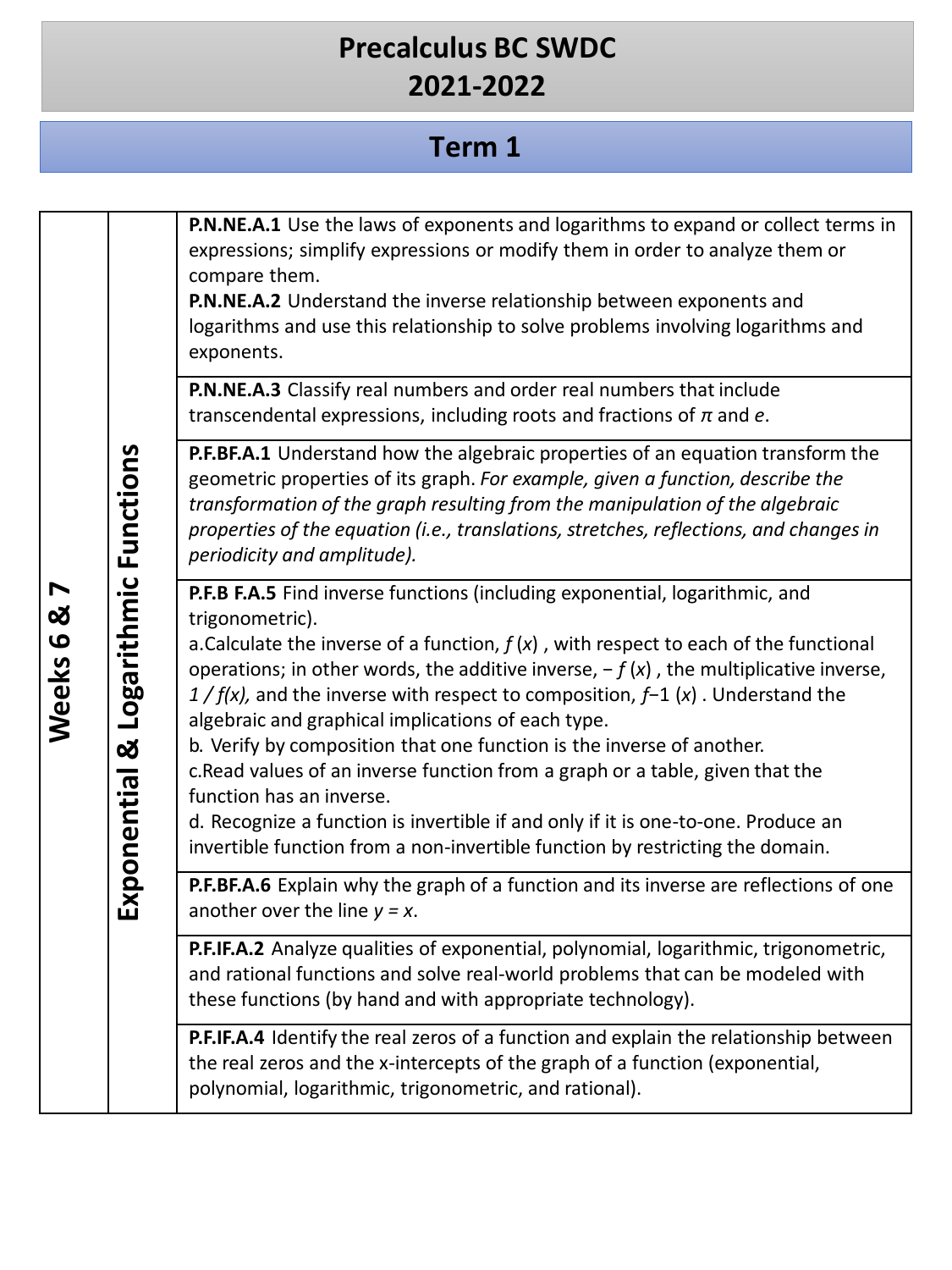#### **Term 1**

**Trigono** <u>ج</u> **e t ric Func tion s P.F.BF.A.1** Understand how the algebraic properties of an equation transform the geometric properties of its graph. *For example, given a function, describe the transformation of the graph resulting from the manipulation of the algebraic properties of the equation (i.e., translations, stretches, reflections, and changes in periodicity and amplitude).* **P.F.B F.A.5** Find inverse functions (including exponential, logarithmic, and trigonometric). a.Calculate the inverse of a function, *f* (*x*) , with respect to each of the functional operations; in other words, the additive inverse, − *f* (*x*) , the multiplicative inverse, *1 / f(x),* and the inverse with respect to composition, *f*−1 (*x*) . Understand the algebraic and graphical implications of each type. b. Verify by composition that one function is the inverse of another. c.Read values of an inverse function from a graph or a table, given that the function has an inverse. d. Recognize a function is invertible if and only if it is one-to-one. Produce an invertible function from a non-invertible function by restricting the domain. **P.F.IF.A.4** Identify the real zeros of a function and explain the relationship between the real zeros and the x-intercepts of the graph of a function (exponential, polynomial, logarithmic, trigonometric, and rational). **P.F.TF.A.1** Convert from radians to degrees and from degrees to radians. **P.F.TF.A.2** Use special triangles to determine geometrically the values of sine, cosine, tangent for  $π/3$ ,  $π/4$  and  $π/6$ , and use the unit circle to express the values of sine, cosine, and tangentfor π–*x*, π+*x*, and 2π–*x* in terms of their values for *x*, where *x* is any real number. **P.F.TF.A.3** Use the unit circle to explain symmetry (odd and even) and periodicity of trigonometric functions. **P.F.TF.A.4** Choose trigonometric functions to model periodic phenomena with specified amplitude, frequency, and midline. **P.F.GT.A.1** Interpret transformations of trigonometric functions. **P.F.GT.A.2** Determine the difference made by choice of units for angle measurement when graphing a trigonometric function. **P.F.GT.A.3** Graph the six trigonometric functions and identify characteristics such as period, amplitude, phase shift, and asymptotes.

**Wee**

**ks 8 &**

**9**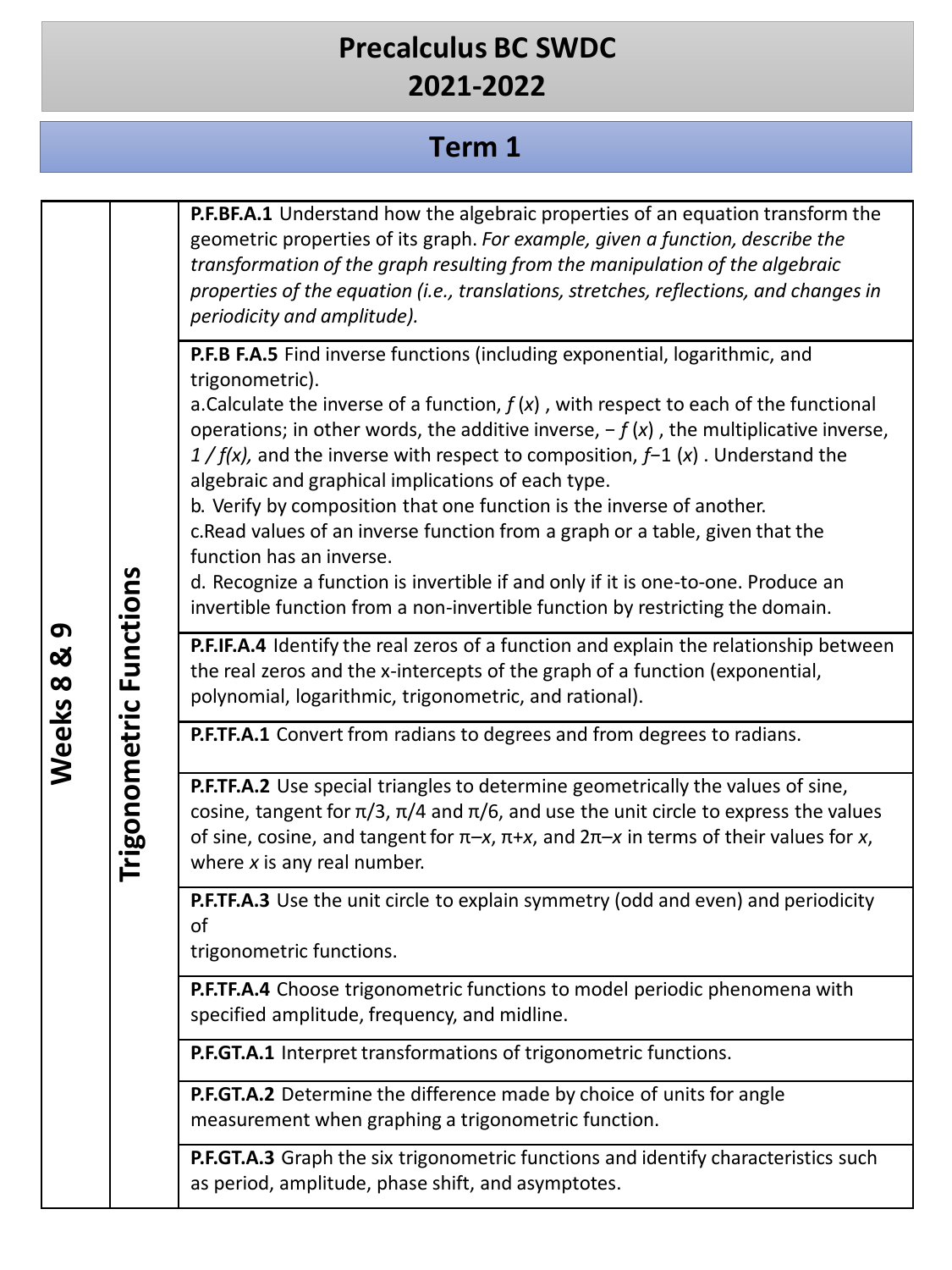# **Term 2**

| ↤<br><b>Weeks 10-1</b> |                       |        | P.F.IF.A.2 Analyze qualities of exponential, polynomial, logarithmic, trigonometric,<br>and rational functions and solve real-world problems that can be modeled with<br>these functions (by hand and with appropriate technology). |
|------------------------|-----------------------|--------|-------------------------------------------------------------------------------------------------------------------------------------------------------------------------------------------------------------------------------------|
|                        |                       |        | P.F.GT.A.4 Find values of inverse trigonometric expressions (including<br>compositions), applying appropriate domain and range restrictions.                                                                                        |
|                        |                       |        | <b>P.F.GT.A.5</b> Understand that restricting a trigonometric function to a domain on<br>which it is always increasing or always decreasing allows its inverse to be<br>constructed.                                                |
|                        |                       |        | <b>P.F.GT.A.6</b> Determine the appropriate domain and corresponding range for each of<br>the inverse trigonometric functions.                                                                                                      |
|                        |                       |        | P.F.GT.A.7 Graph the inverse trigonometric functions and identify their key<br>characteristics.                                                                                                                                     |
|                        | Analytic Trigonometry |        | P.F.GT.A.8 Use inverse functions to solve trigonometric equations that arise in<br>modeling contexts; evaluate the solutions using technology, and interpret them in<br>terms of the context.                                       |
|                        |                       |        | P.G.TI.A.1 Apply trigonometric identities to verify identities and solve equations.<br>Identities include: Pythagorean, reciprocal, quotient, sum/difference, double-<br>angle, and half-angle.                                     |
|                        |                       |        | P.G.TI.A.2 Prove the addition and subtraction formulas for sine, cosine, and<br>tangent and use them to solve problems.                                                                                                             |
|                        |                       |        |                                                                                                                                                                                                                                     |
|                        |                       |        | P.G.AT.A.1 Use the definitions of the six trigonometric ratios as ratios of sides in a<br>right triangle to solve problems about lengths of sides and measures of angles.                                                           |
|                        |                       |        | <b>P.G.AT.A.2</b> Derive the formula $A = 1/2$ ab $sin(C)$ for the area of a triangle by<br>drawing an auxiliary line from a vertex perpendicular to the opposite side.                                                             |
|                        | tions of              | ۲Ľ     | P.G.AT.A.3 Derive and apply the formulas for the area of sector of a circle.                                                                                                                                                        |
| Weel                   |                       |        | P.G.AT.A.4 Calculate the arc length of a circle subtended by a central angle.                                                                                                                                                       |
|                        | Applica               | gonome | P.G.AT.A.5 Prove the Laws of Sines and Cosines and use them to solve problems.                                                                                                                                                      |
|                        |                       |        | P.G.AT.A.6 Understand and apply the Law of Sines (including the ambiguous case)                                                                                                                                                     |
|                        |                       |        | and the Law of Cosines to find unknown measurements in right and non-right<br>triangles (e.g., surveying problems, resultant forces).                                                                                               |
|                        |                       |        |                                                                                                                                                                                                                                     |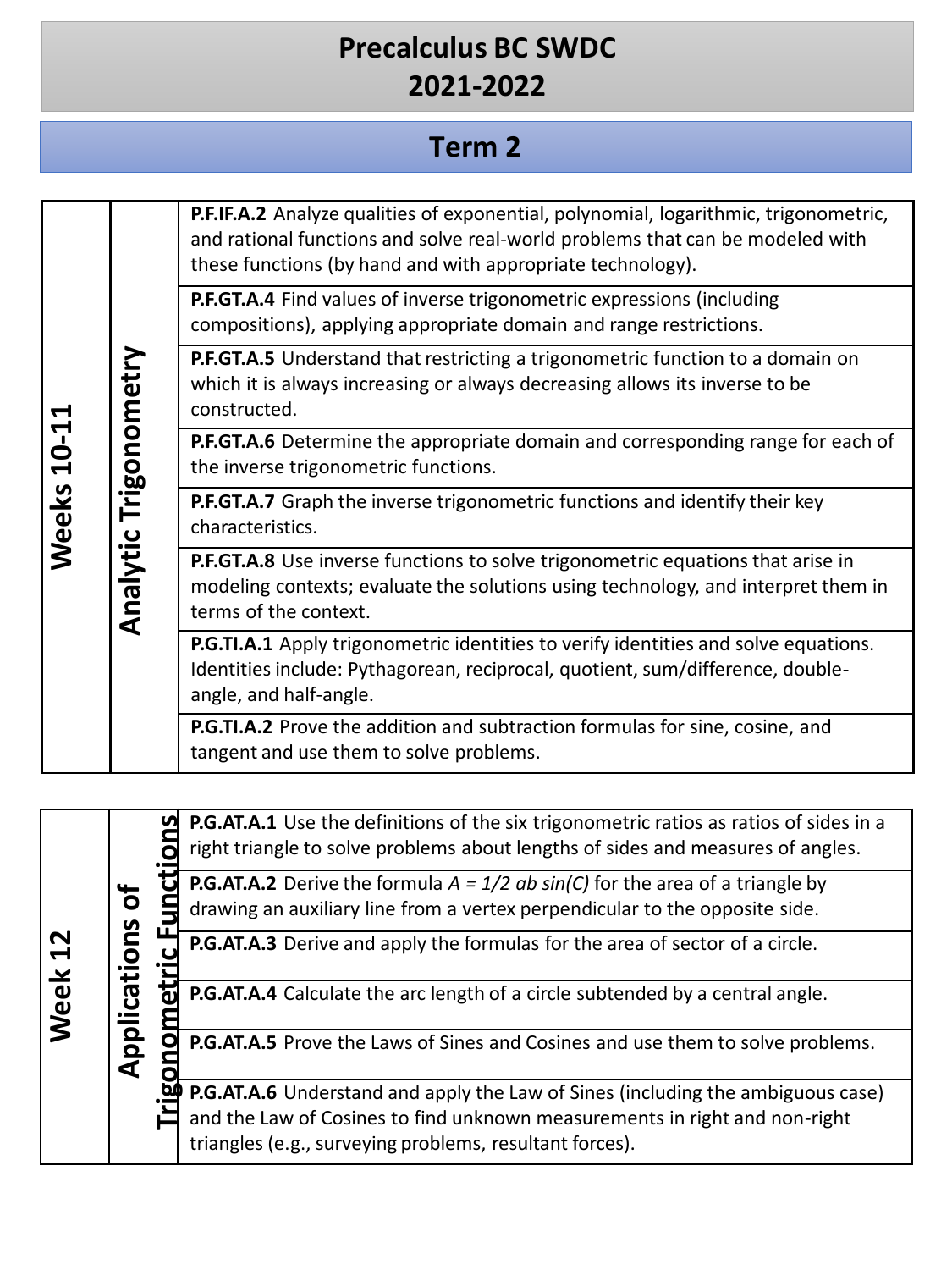#### **Term 2**

**P.G.PC.A.1** Graph functionsin polar coordinates.

**P.G.PC.A.2** Convert between rectangular and polar coordinates.

**P.G.PC.A.3** Represent situations and solve problems involving polar coordinates

**P.N.CN.A.1** Perform arithmetic operations with complex numbers expressing answersin the form *a + bi*.

**P.N.CN.A.2** Find the conjugate of a complex number; use conjugates to find moduli and quotients of complex numbers.

**P.N.CN.A.3** Represent complex numbers on the complex plane in rectangular and polar form (including real and imaginary numbers), and explain why the rectangular and polar forms of a given complex number represent the same number.

**P.N.CN.A.4** Represent addition, subtraction, multiplication, and conjugation of complex numbers geometricallyon the complex plane; use properties of this representation for computation. *For example, (–1 +3 i )3 = 8 because (–1 +3 i ) has modulus 2 and argument 120°.*

**P.N.CN.A.5** Calculate the distance between numbersin the complex plane as the modulus of the difference, and the midpoint of a segment as the average of the numbers at its endpoints.

**P.N.VM.A.1** Recognize vector quantities as having both magnitude and direction. Represent vector quantities by directed line segments, and use appropriate symbolsfor vectors and their magnitudes*(e.g., v, |v|, ||v||, v)*.

**P.N.VM.A.2** Find the components of a vector by subtracting the coordinates of an initial point from the coordinates of a terminal point.

**P.N.VM.A.3** Solve problems involving velocity and other quantities that can be represented by vectors.

**P.N. VM.B.4** Add and subtract vectors.

a.Add vectors end-to-end, component-wise, and by the parallelogramrule. Understand that the magnitude of a sum of two vectors istypically not the sum of the magnitudes. b.Given two vectors in magnitude and direction form, determine the magnitude and direction of their sum.

c. Understand vector subtraction  $v - w$  as  $v + (-w)$ , where  $-w$  is the additive inverse of  $w$ , with the same magnitude as *w* and pointing in the opposite direction. Represent vector subtraction graphically by connecting the tips in the appropriate order, and perform vector subtraction component-wise.

**P.N. VM.B.5** Multiply a vector by a scalar.

a.Represent scalar multiplication graphically by scaling vectors and possibly reversing their direction; perform scalar multiplication component-wise, e.g., as *c(vx, vy) = (cvx, cvy)*.

b. Compute the magnitude of a scalar multiple  $c$ *v* using  $||cv|| = |c|v$ . Compute the direction of *c***v** knowing that when  $|c|v \neq 0$ , the direction of *c***v** is either along **v** (for *c* > 0) or against *v* (for *c* < 0).

**P.N.VM.B.6** Calculate and interpret the dot product of two vectors.

**Pola**

**r, C**

**omple**

**x &** 

**Ve c**

**t o r s**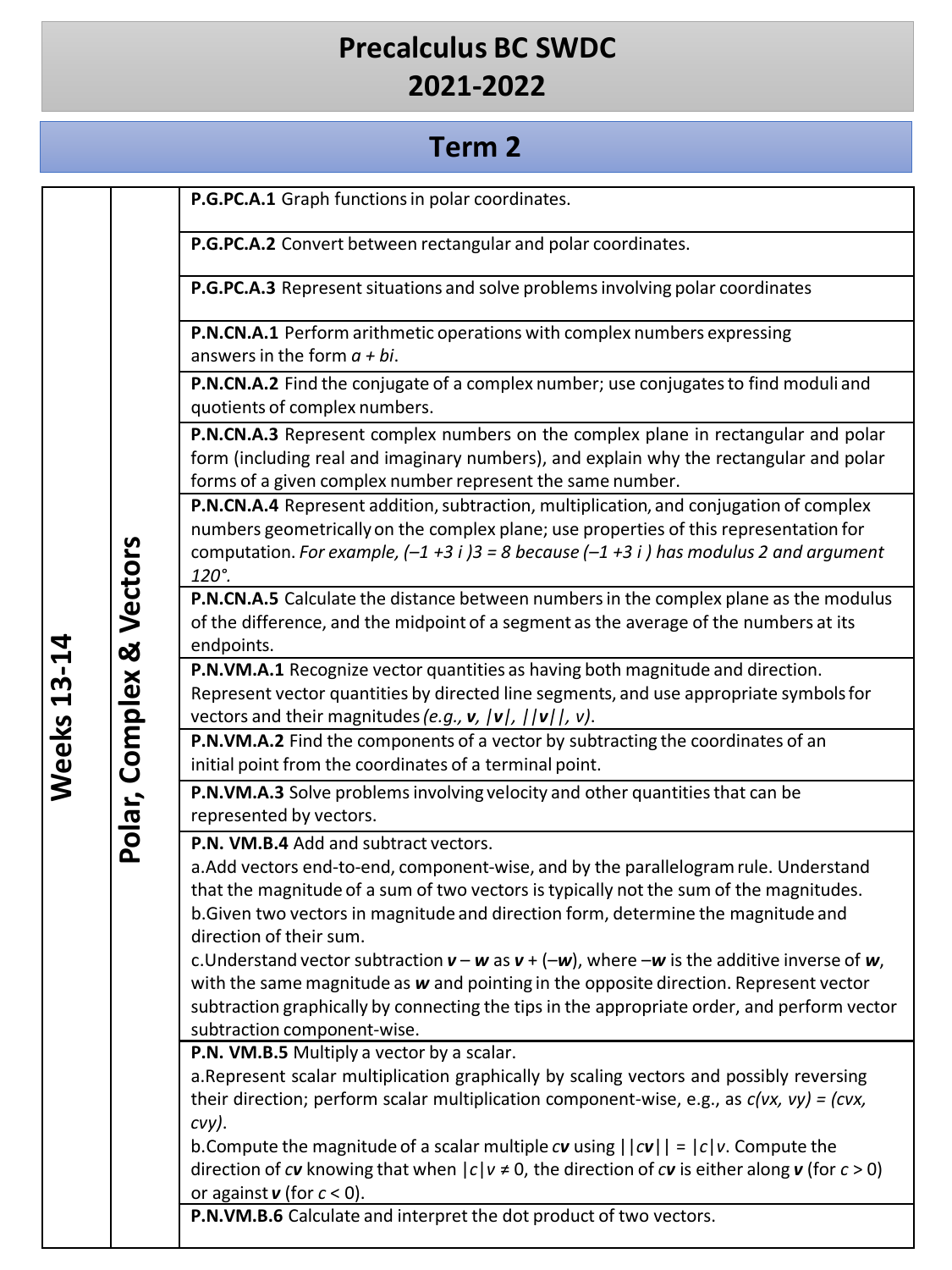# **Term 2**

| 15-16<br>Weeks |                         | <b>P.A.C.A.1</b> Display all of the conic sections as portions of a cone.                                                                                                                                                                                          |
|----------------|-------------------------|--------------------------------------------------------------------------------------------------------------------------------------------------------------------------------------------------------------------------------------------------------------------|
|                |                         | <b>P.A.C.A.2</b> Derive the equations of ellipses and hyperbolas given the foci, using the<br>fact that the sum or difference of distances from the foci is constant.                                                                                              |
|                | metrics<br>e,<br>G<br>௳ | P.A.C.A.3 From an equation in standard form, graph the appropriate conic section:<br>ellipses, hyperbolas, circles, and parabolas. Demonstrate an understanding of the<br>relationship between their standard algebraic form and the graphical<br>characteristics. |
|                | ಯ<br>Conics             | <b>P.A.C.A.4</b> Transform equations of conic sections to convert between general and<br>standard form.                                                                                                                                                            |
|                |                         | P.A.PE.A.1 Graph curves parametrically (by hand and with appropriate<br>technology).                                                                                                                                                                               |
|                |                         | P.A.PE.A.2 Eliminate parameters by rewriting parametric equations as a single<br>equation.                                                                                                                                                                         |

| Week 17 | ries<br>တိ<br>ಯ<br>Sequence | <b>P.A.S.A.1</b> Demonstrate an understanding of sequences by representing them<br>recursively and explicitly.                                                                                                                                                                                                                                                                 |
|---------|-----------------------------|--------------------------------------------------------------------------------------------------------------------------------------------------------------------------------------------------------------------------------------------------------------------------------------------------------------------------------------------------------------------------------|
|         |                             | P.A.S.A.2 Use sigma notation to represent a series; expand and collect expressions<br>in both finite and infinite settings.                                                                                                                                                                                                                                                    |
|         |                             | <b>P.A.S.A.3</b> Derive and use the formulas for the general term and summation of<br>finite or infinite arithmetic and geometric series, if they exist.<br>a. Determine whether a given arithmetic or geometric series converges or<br>diverges.<br>b. Find the sum of a given geometric series (both infinite and finite).<br>c. Find the sum of a finite arithmetic series. |
|         |                             | P.A.S.A.4 Understand that series represent the approximation of a number when<br>truncated; estimate truncation error in specific examples.                                                                                                                                                                                                                                    |
|         |                             | P.F.IF.A.8 Recognize that sequences are functions, sometimes defined recursively,<br>whose domain is a subset of the integers. For example, the Fibonacci sequence is<br>defined recursively by $f(0) = f(1) = 1$ , $f(n + 1) = f(n) + f(n - 1)$ for $n \ge 1$ .                                                                                                               |